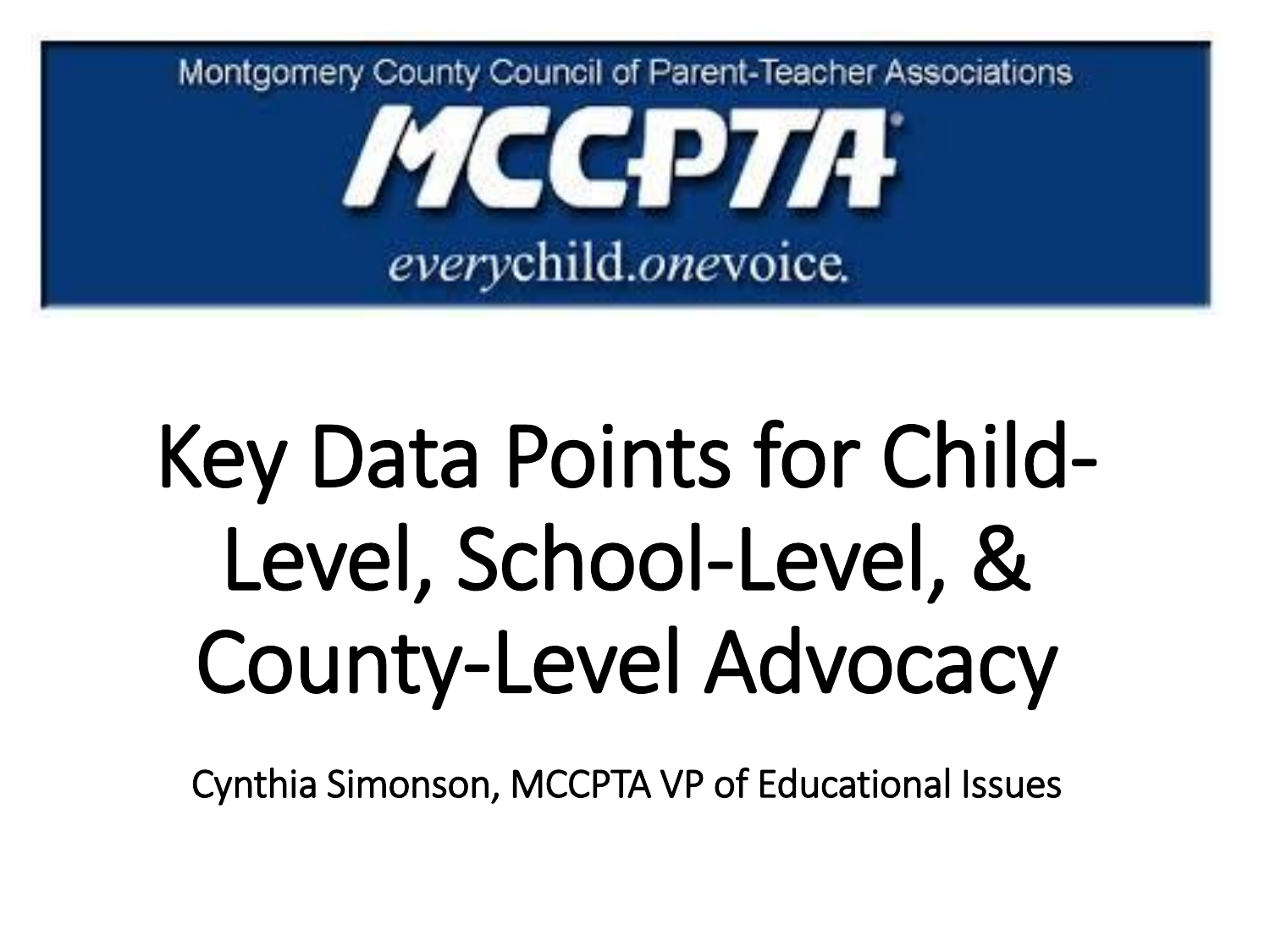#### How Most of Us Understand:

*Frames in thought* consist of the mental representations, interpretations, and simplifications of reality.

What makes sense to most parents is understanding:

- Where a child is, relative to the school
- Where the school is, relative to the county
- Where the county is, relative to the nation

And, many of the resources show us just that!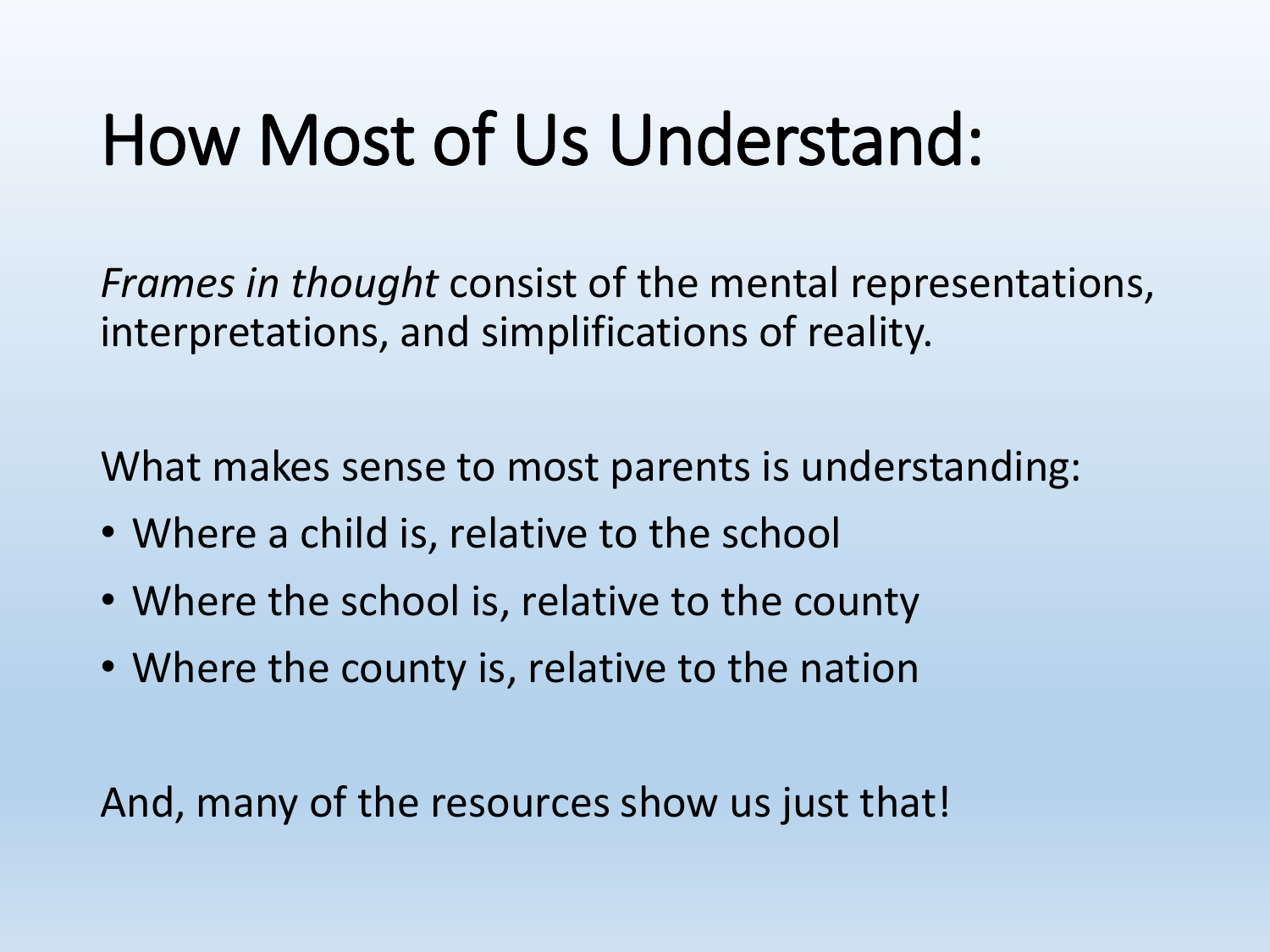#### Data can make people nervous!!

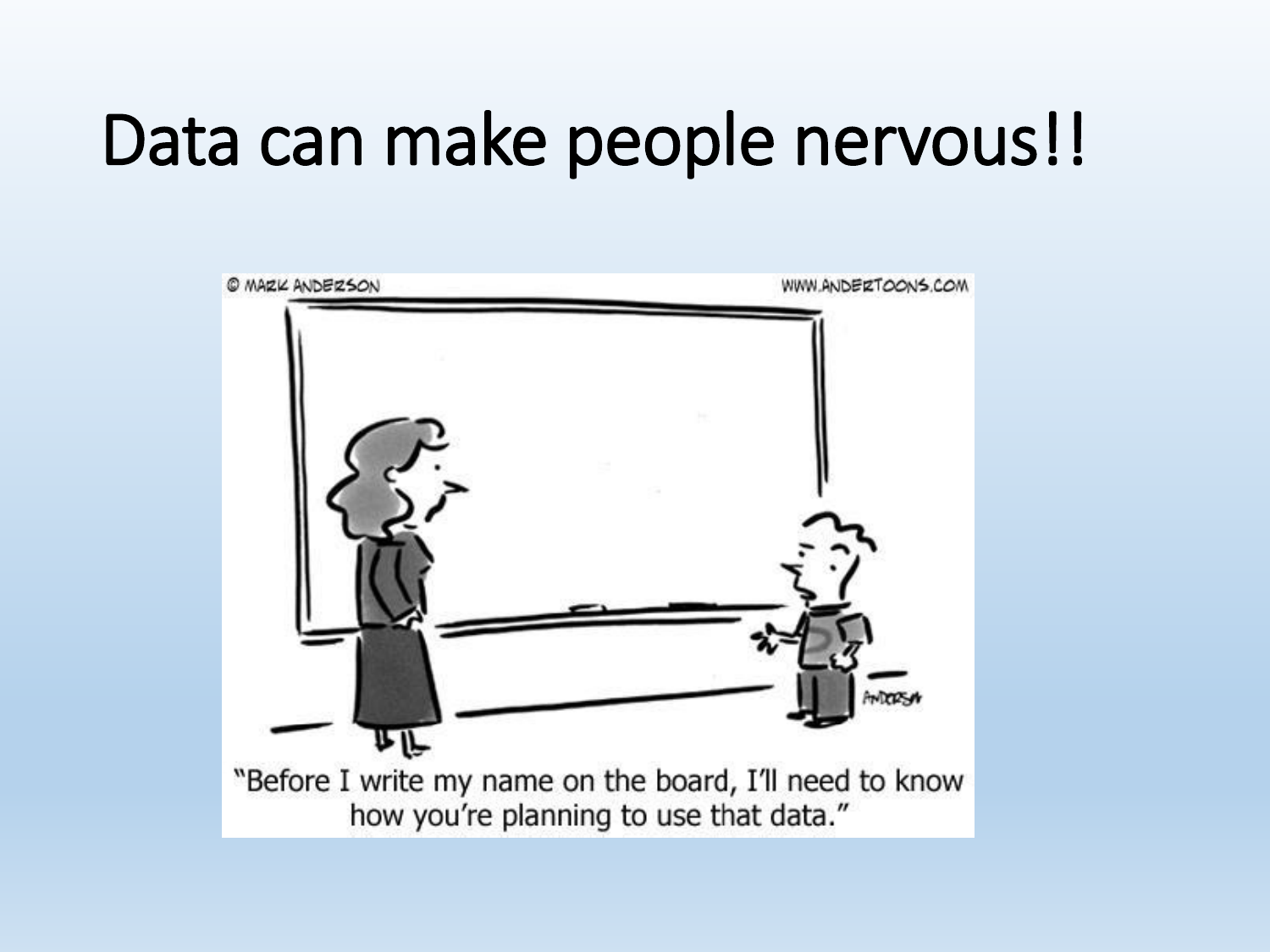## Key Reports to Support Advocacy:

| <b>Individual Data</b>                      | <b>School-Level Data</b>                     | <b>State Level Data</b>              |
|---------------------------------------------|----------------------------------------------|--------------------------------------|
| <b>Report Cards (quarterly)</b>             | Schools-At-A-Glance (Jan)                    | <b>MD State Report</b><br>Card (Dec) |
| MAP Data Points (up to 3x<br>per year)      | Annual AP/IB Enrollment & Exams<br>(Jan/Feb) |                                      |
| Inview/PSAT/SAT/ACT/AP<br>Scores (as taken) | <b>EAM: Academic Achievement</b><br>(March)  |                                      |
| PARCC/MCAP, MISA, HSA<br>Scores (annually)  | SPED-At-A-Glance (June)                      |                                      |
| HS Transcripts (credits,<br>assessments)    | <b>Student Results - PARCC (Sept)</b>        |                                      |
|                                             | Climate Survey Results (Sept)                |                                      |
|                                             | Evidence of Learning (Sept)                  |                                      |
|                                             | Safety & Security-at-a-glance<br>(Dec)       |                                      |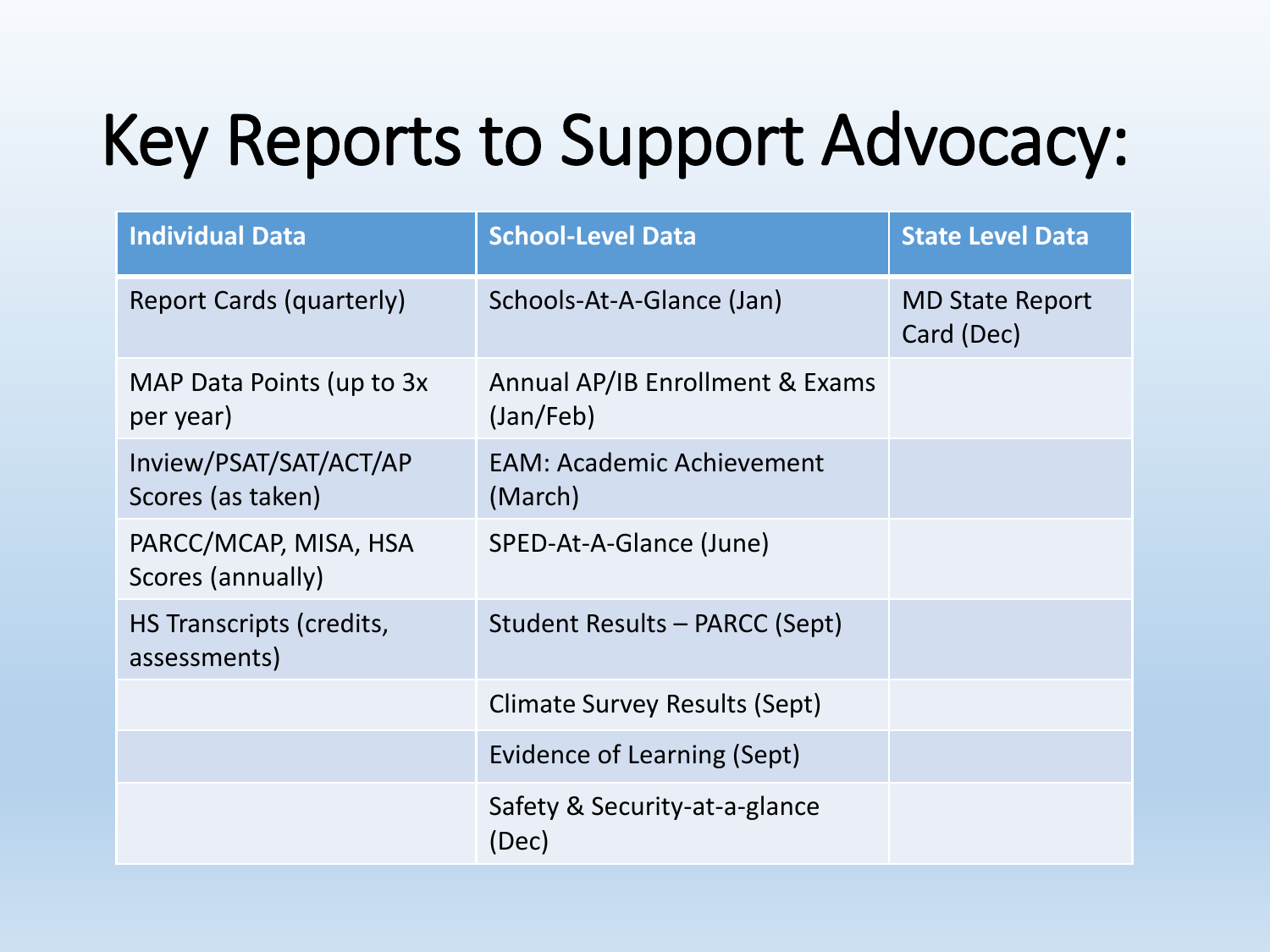## So… what do you do with it?

- Use it well! Data should be used as a tool, not a weapon (though it is tempting)!!
- Data can help highlight what is fact vs. opinion
	- This grouping is good for the students…
	- Kids do better when…
	- Our school is doing great…
- Use to highlight policy/process concerns
	- Overcrowding and disproportionate referral increases
- Use to be a good steward
	- Half our county coffers are used for this purpose? How are we doing?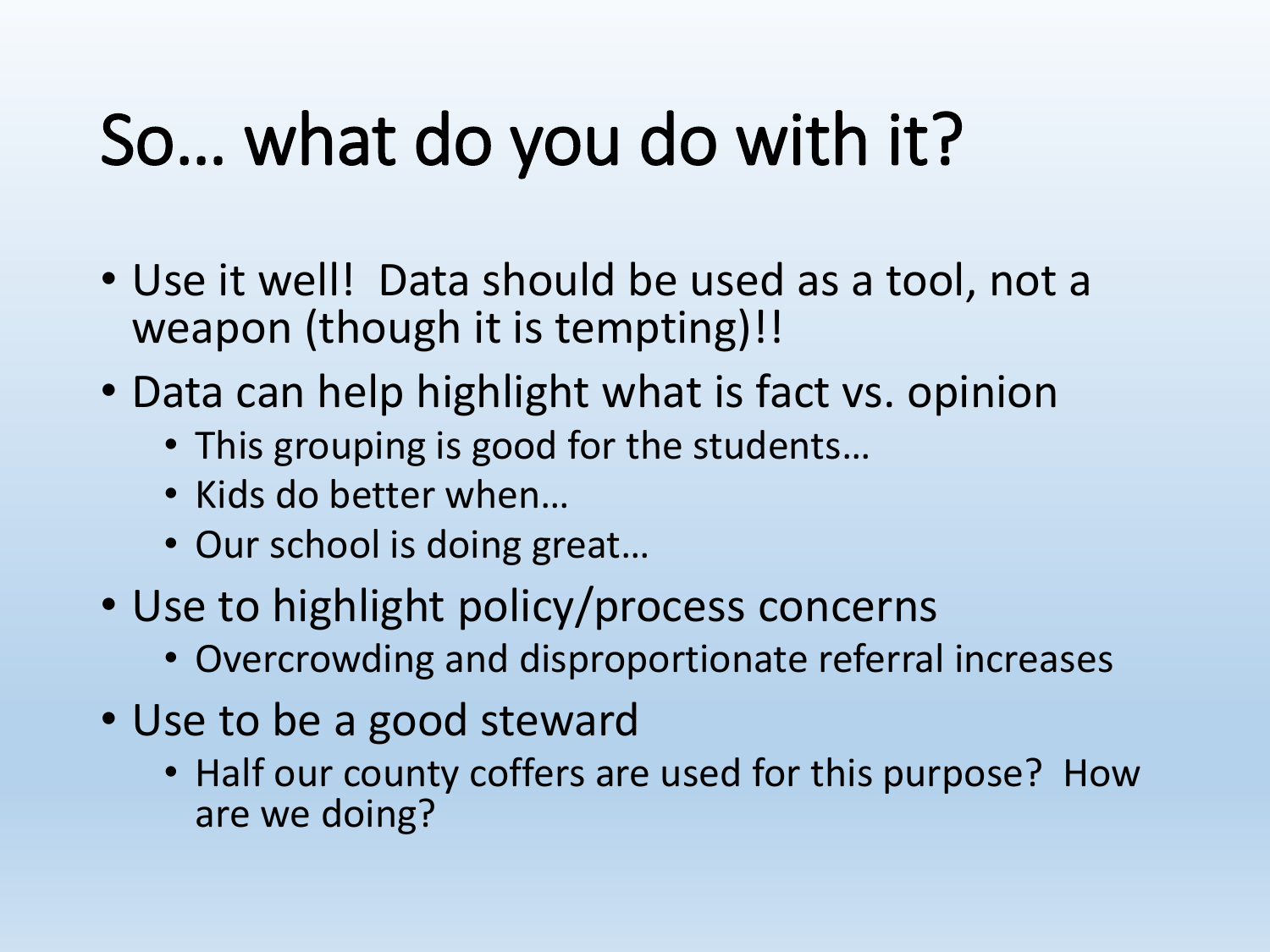## Key data child level advocacy:

| <b>Reports</b>                                                                          | <b>How to Use</b>                                                              |
|-----------------------------------------------------------------------------------------|--------------------------------------------------------------------------------|
| <b>Report Cards (quarterly)</b>                                                         | Internal Measure -- look for changes,<br>understand shifts in performance      |
| MAP Data Points (up to 3x per year)                                                     | Provides insight – "strands" and where<br>student may excel or struggle        |
| Inview/PSAT/SAT/ACT/AP Scores (as<br>taken)                                             | External Scores – Can highlight areas of<br>needed focus and/or strengths      |
| PARCC/MCAP, HSA, MISA Scores<br>(annually)                                              | Statewide assessments – Required by<br><b>MSDE</b>                             |
| Transcripts (identifies credits achieved,<br>needed, assessments that have been<br>met) | Assures parents to see if student is on<br>track; allows to see bigger picture |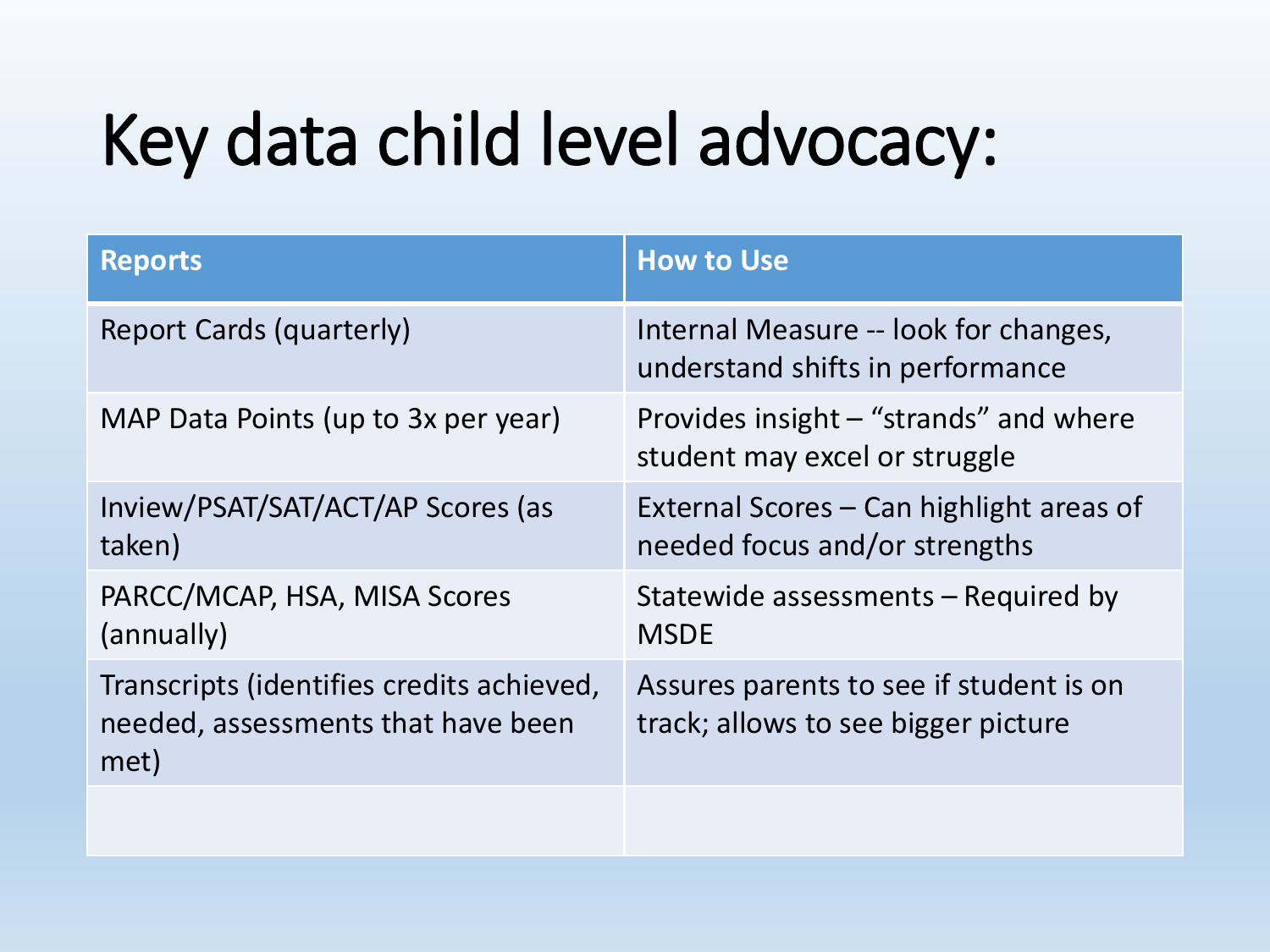## Key data child level advocacy:

| <b>Reports</b>                                                                       | <b>How to Access</b>                                                        |
|--------------------------------------------------------------------------------------|-----------------------------------------------------------------------------|
| <b>Report Cards (quarterly)</b>                                                      | Distributed via school                                                      |
| MAP Data Points (up to 3x per year)                                                  | Posted in Portal under "Documents" tab                                      |
| Inview/PSAT/SAT/ACT/AP Scores (as taken)                                             | Inview – mailed/distributed via school;<br>Others via testing body websites |
| MISA/HSA results                                                                     | Mailed/distributed via school                                               |
| PARCC/MCAP Scores (annually)                                                         | Mailed/distributed via school                                               |
| Transcripts (identifies credits achieved,<br>needed, assessments that have been met) | Posted in Portal                                                            |
|                                                                                      |                                                                             |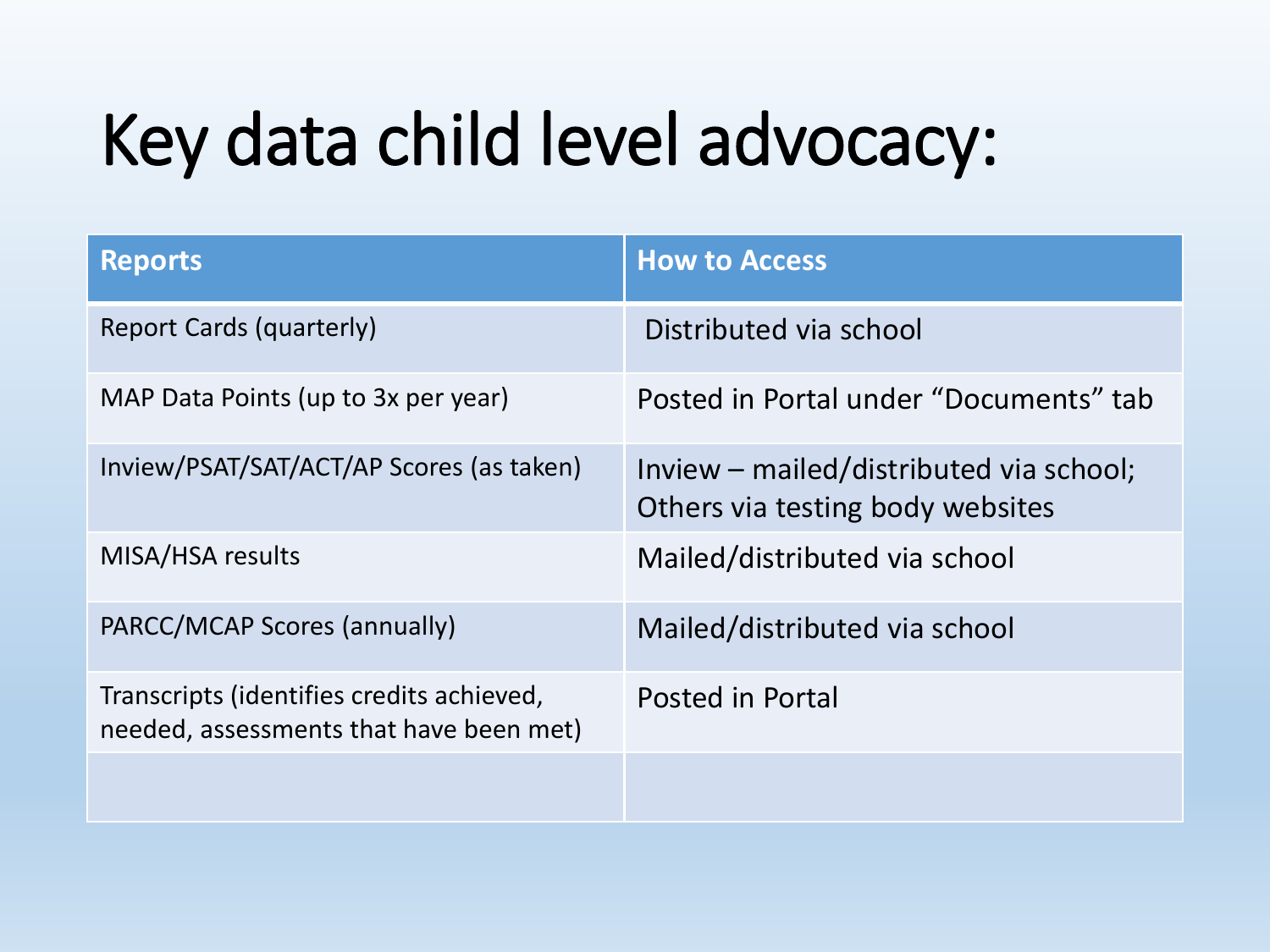#### Interpreting Data...

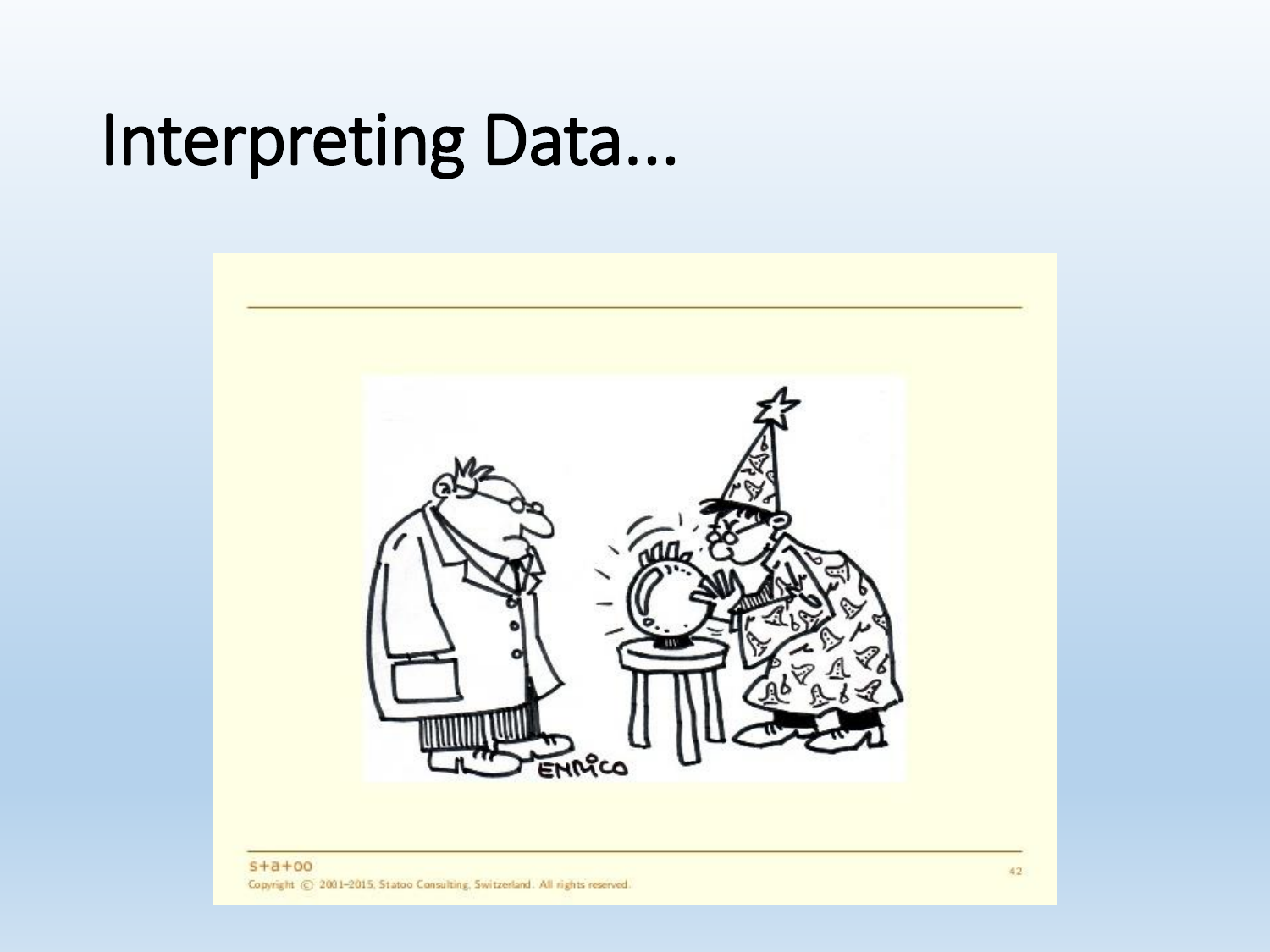## Key data for school level advocacy:

| <b>Reports</b>                               | <b>How to Use</b>                                                                                   |
|----------------------------------------------|-----------------------------------------------------------------------------------------------------|
| Schools-At-A-Glance (Jan)                    | The SAAG – demographics, enrollment by grade,<br>staff allocations, programs, facilities, & more!   |
| Annual AP/IB Enrollment & Exams<br>(Jan/Feb) | County level and school level performance on AP/IB<br>exams (broken down)                           |
| <b>EAM: Academic Achievement (March)</b>     | NEW! How schools are doing in meeting needs of all<br>students $-$ unmasking the data               |
| SPED-At-A-Glance (June)                      | SPAAG -- demographics, staff allocations, programs,<br>% of Least Restrictive Environments          |
| Student Results - PARCC (Sept)               | Performance, by school, on ELA and Math PARCC                                                       |
| Climate Survey Results (Sept)                | Parent, Staff, Student Surveys (MCPS administered)                                                  |
| <b>Evidence of Learning (Sept)</b>           | Compiles Multiple Measures - Are Students Learning<br>Enough?                                       |
| Safety & Security-At-A-Glance (Dec)          | Key Data – suspensions, serious incidents, bullying,<br>safety drills, programs, climate indicators |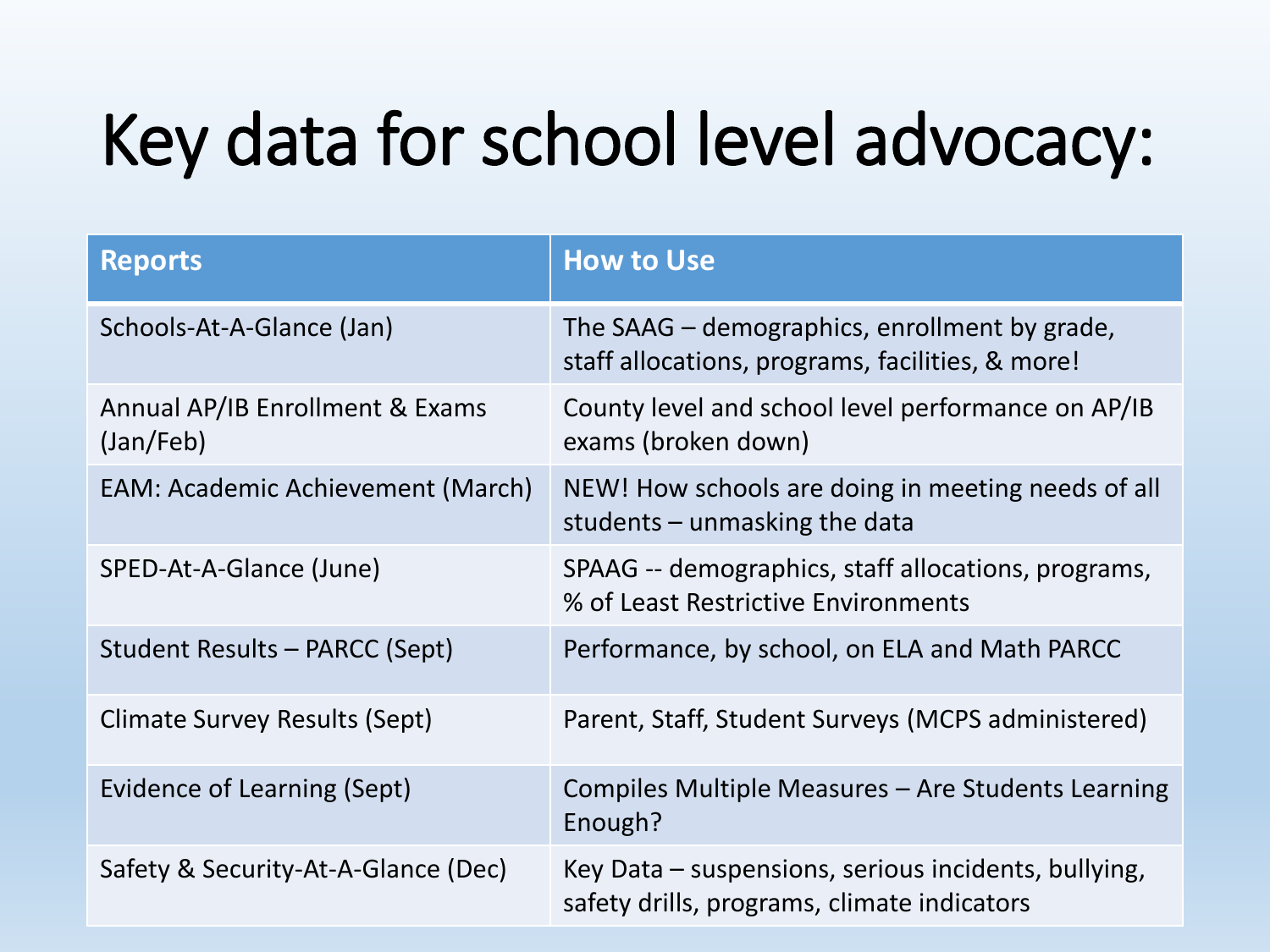## Key data for school level advocacy:

| <b>Reports</b>                               | <b>How to Access</b>                                                                                     |
|----------------------------------------------|----------------------------------------------------------------------------------------------------------|
| Schools-At-A-Glance (Jan)                    | https://www.montgomeryschoolsmd.org/departments/shar<br>edaccountability/glance/                         |
| Annual AP/IB Enrollment &<br>Exams (Jan/Feb) | https://www.montgomeryschoolsmd.org/departments/shar<br>edaccountability/reports/                        |
| <b>EAM: Academic Achievement</b><br>(March)  | https://www.montgomeryschoolsmd.org/data/LAR-<br>charts/Equity-Accountability-Model-Achievement.html     |
| SPED-At-A-Glance (June)                      | https://www.montgomeryschoolsmd.org/departments/shar<br>edaccountability/specialglance/index.aspx        |
| <b>Student Results - PARCC</b><br>(Sept)     | https://www.montgomeryschoolsmd.org/departments/shar<br>edaccountability/school-performance-reports.aspx |
| <b>Climate Survey Results (Sept)</b>         | http://sharedaccountability.mcpsmd.org/SurveyResults/cont<br>ent.php                                     |
| Evidence of Learning (Sept)                  | TBD – Delivered at September 23 <sup>rd</sup> BOE Meeting                                                |
| Safety & Security-At-A-Glance<br>(Dec)       | https://www.montgomeryschoolsmd.org/departments/shar<br>edaccountability/safetyglance/                   |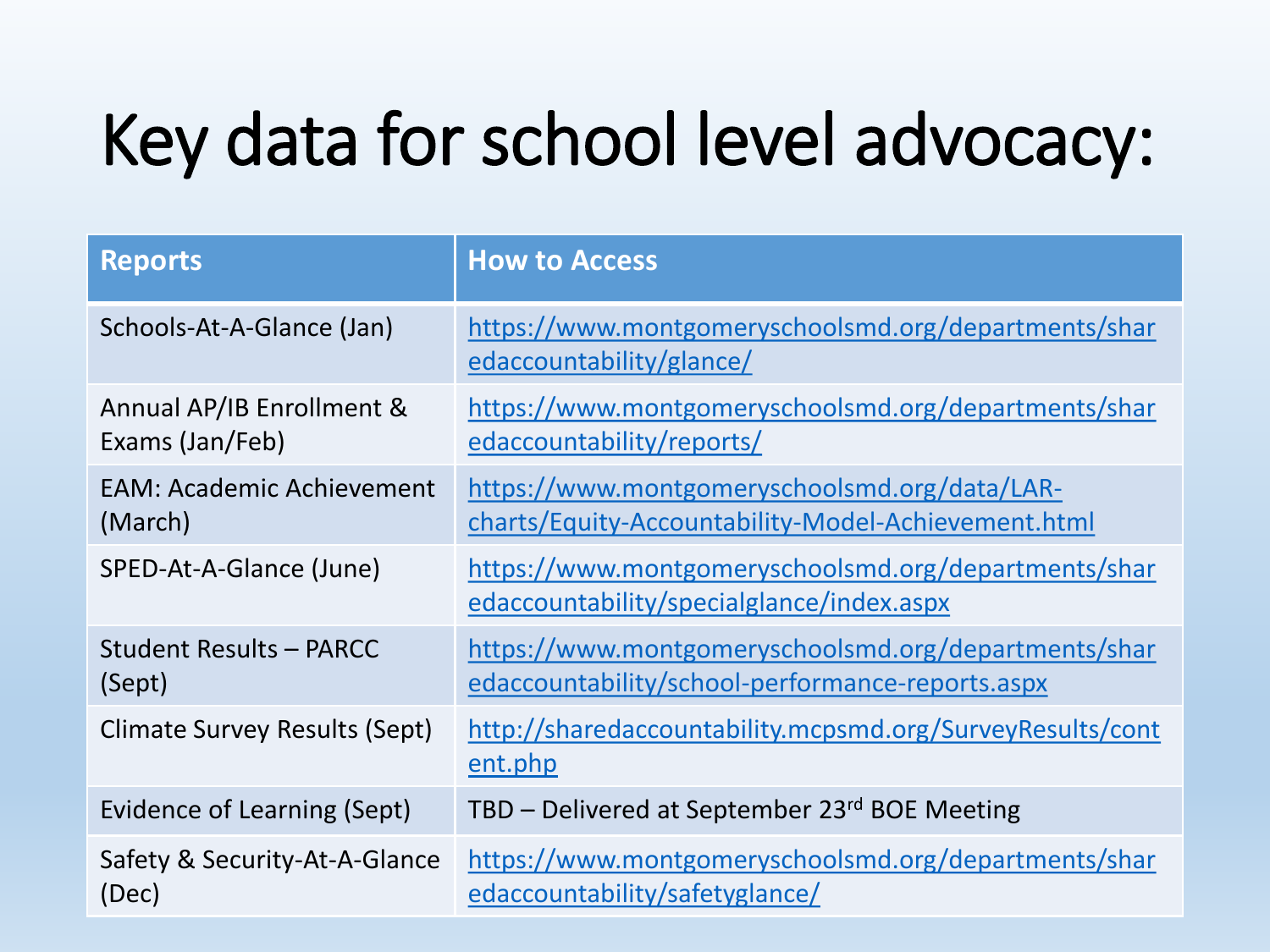## Key data for county level advocacy:

| <b>Reports</b>             | <b>Where to Find, How to Use</b>                                                                                                               |
|----------------------------|------------------------------------------------------------------------------------------------------------------------------------------------|
| Maryland Report Card (Dec) | https://reportcard.msde.maryland.gov                                                                                                           |
|                            | Conversations with BOE, MCPS leadership, and County<br>Council re: Attendance, Grad Rates, MCAP scores, etc.                                   |
|                            | Advocacy at state level related to Civil Rights Data Collection<br>(Kirwin Commission recommendations) – preschool<br>enrollment, equity, etc. |
|                            | Create framework for the state-wide equity conversations -<br>demographics, incidents of violence reports,<br>suspensions/expulsions, etc.     |
|                            |                                                                                                                                                |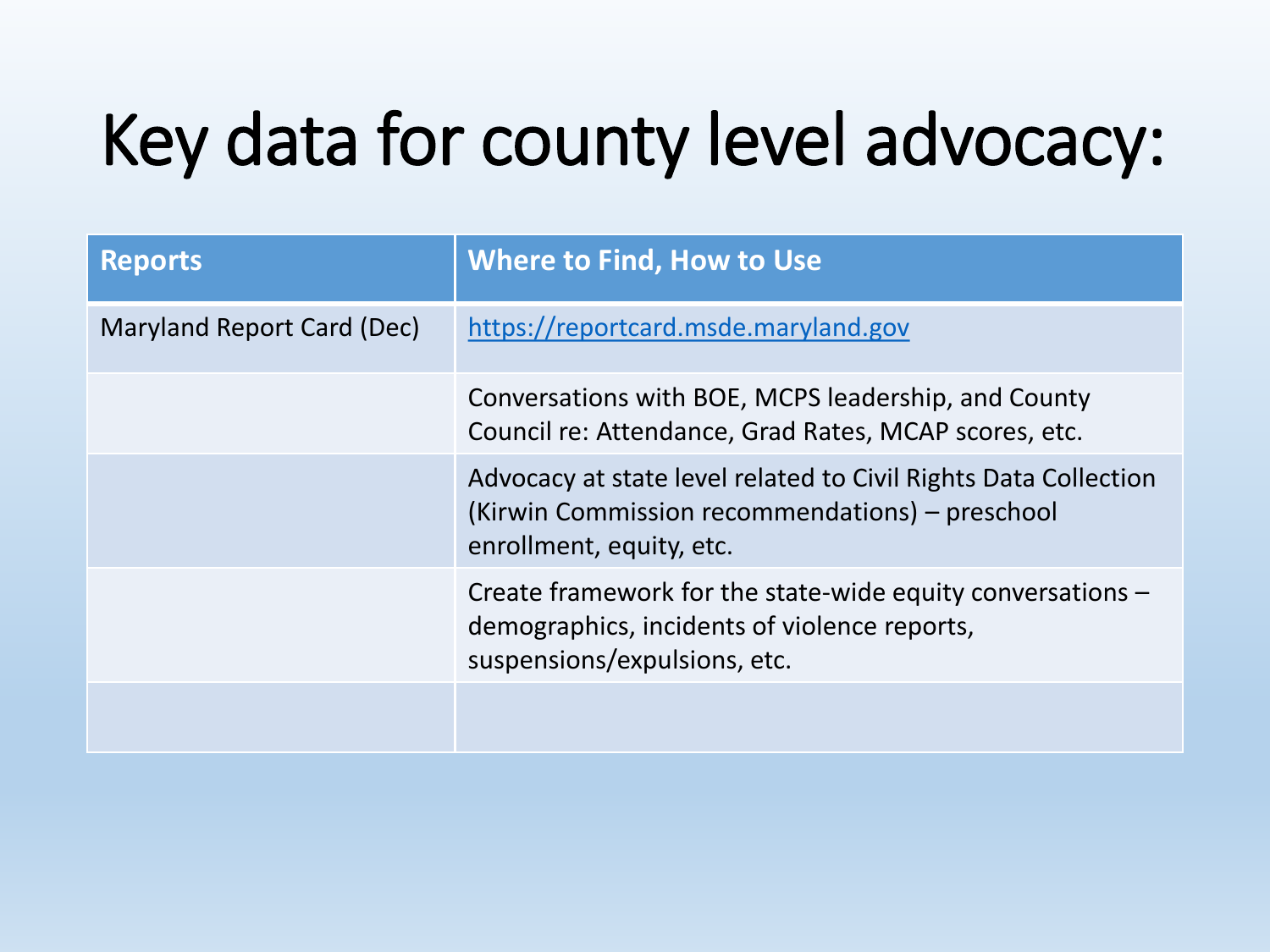#### Data can present as "answers" when really it has just unmasked questions!!

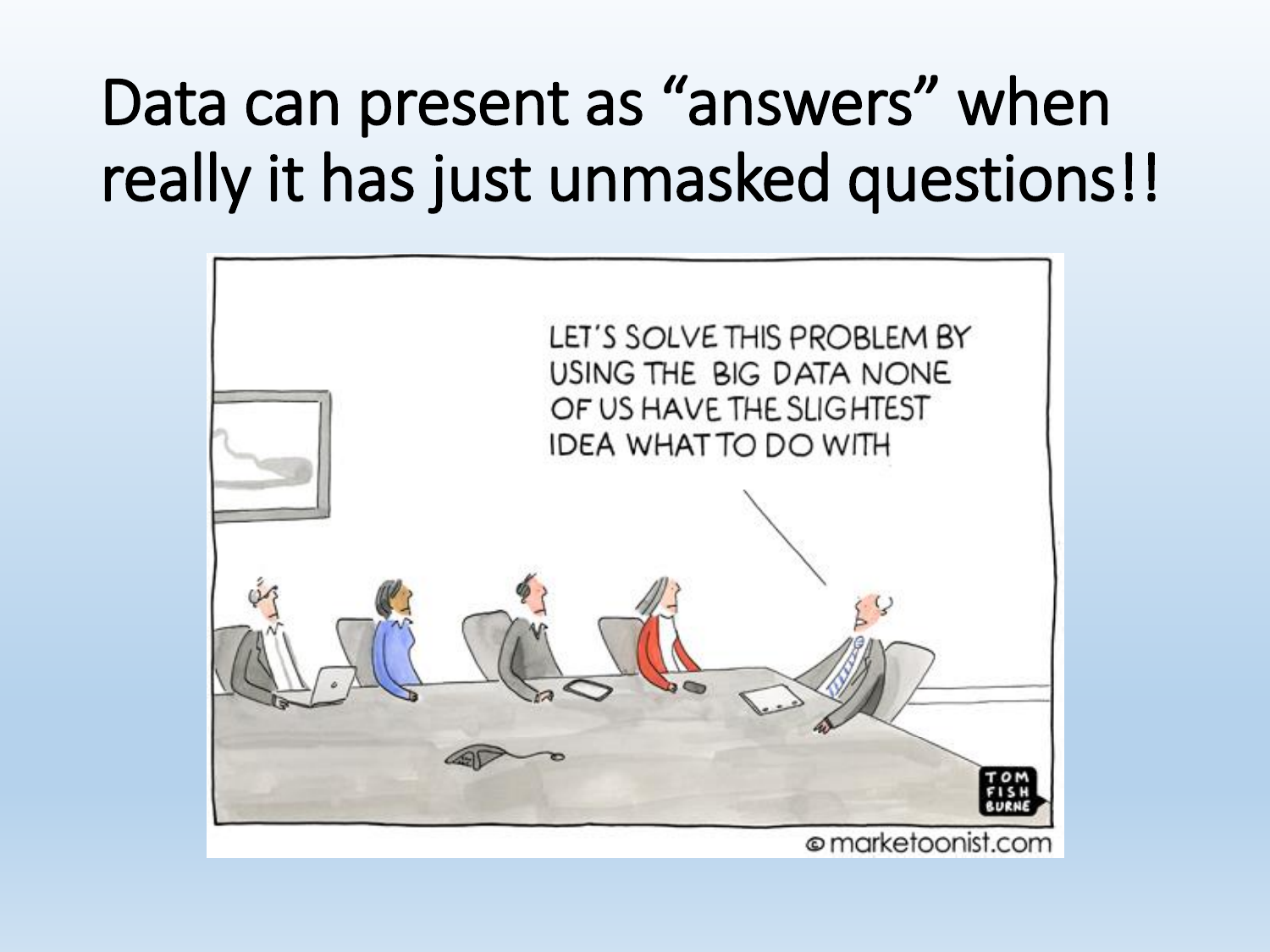#### Favorite "Data" Sites:

#### • REQUIRED MINING (in my opinion)!!!

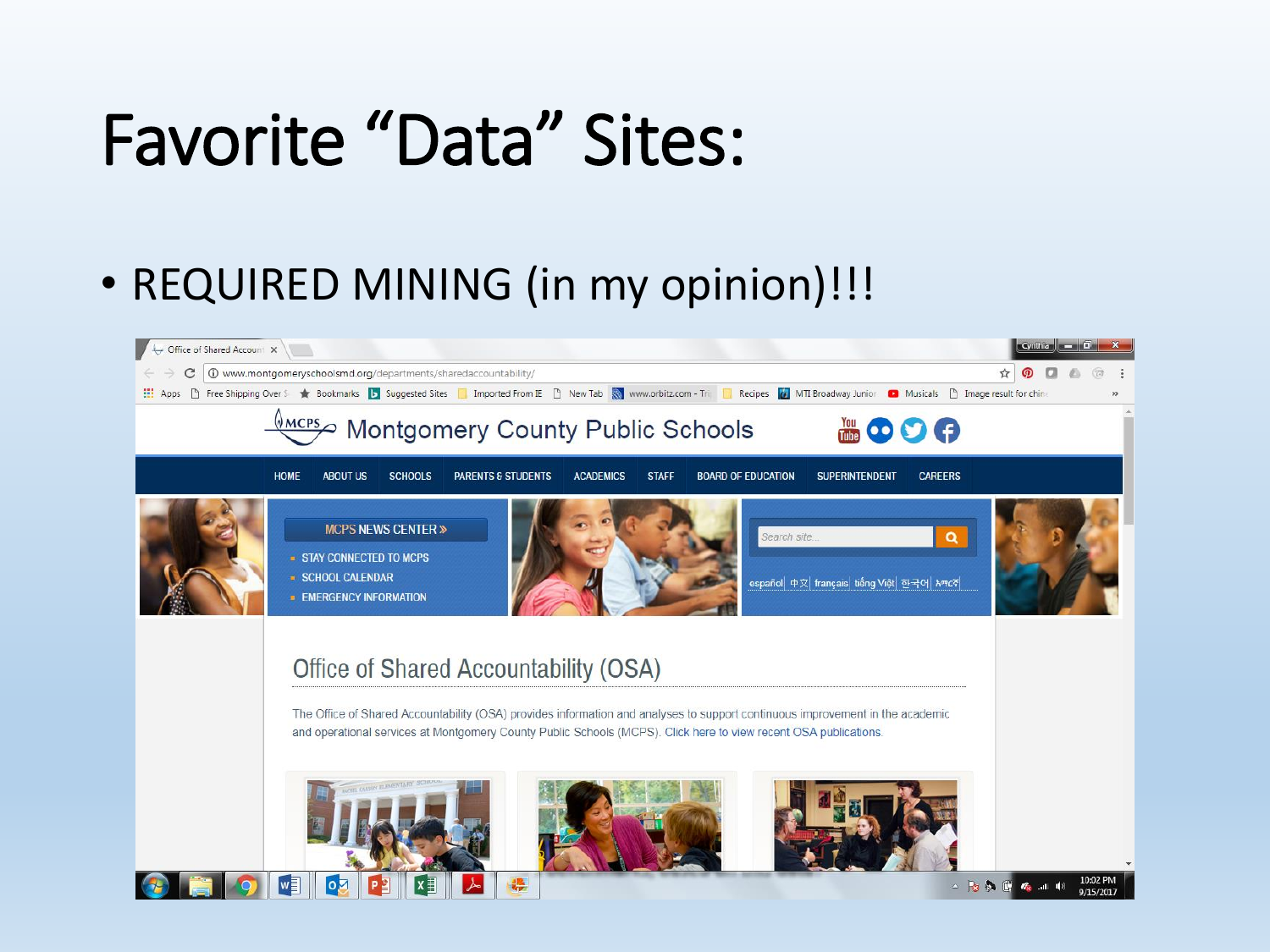#### AND, more "favorites":

#### School level reports – found through the MCPS site, search on school!

| <b>G</b> Google |                                                                                     | X ( M) The Official Newsletter o X / ↓ School Overview - Montc X   V 0LO Report 2015-13 Bel X   V 0LOReport2015-15Reso X                                             | $\mathbb{Q}$ (of $\mathbb{Z}$ ) $\Box$ $\Box$                                                                     |
|-----------------|-------------------------------------------------------------------------------------|----------------------------------------------------------------------------------------------------------------------------------------------------------------------|-------------------------------------------------------------------------------------------------------------------|
| С               | (i) www.montgomeryschoolsmd.org/schoolodex/schooloverview.aspx?s=04510              |                                                                                                                                                                      | ☆                                                                                                                 |
| <b>Hi</b> Apps  |                                                                                     | Free Shipping Over Sockmarks by Suggested Sites Repropried From IE P New Tab Www.orbitz.com - Trip Recipes 2 MTI Broadway Junior D Musicals P Image result for chine |                                                                                                                   |
|                 | <b>About This School</b>                                                            | Map + Directions<br><b>Independent Activity Fund</b><br><b>Most Requested</b><br><b>Reports</b>                                                                      |                                                                                                                   |
|                 | <b>Search School Web Site</b>                                                       | At a Glance Reports                                                                                                                                                  |                                                                                                                   |
|                 | <b>Search</b>                                                                       | • Col. Zadok Magruder HS at a Glance                                                                                                                                 |                                                                                                                   |
|                 |                                                                                     | • Col. Zadok Magruder HS Special Education at a Glance                                                                                                               |                                                                                                                   |
|                 | The staff of Col. Zadok Magruder High                                               | • Col. Zadok Magruder HS School Safety and Security at a Glance                                                                                                      |                                                                                                                   |
|                 | School, a large public high school with<br>deeply embedded traditions and a         | • All Schools at a Glance                                                                                                                                            |                                                                                                                   |
|                 | focus on the future, works together with<br>our diverse students and their families | <b>School Data Reports</b>                                                                                                                                           |                                                                                                                   |
|                 | to create a positive learning                                                       | • Col. Zadok Magruder HS Data Report                                                                                                                                 |                                                                                                                   |
|                 | environment accessible to all students.                                             | • Col. Zadok Magruder HS School Progress Report                                                                                                                      |                                                                                                                   |
|                 | where integrity and a sense of<br>community are paramount. Through                  | • MCPS Systemwide Data Report                                                                                                                                        |                                                                                                                   |
|                 | meaningful co-curricular activities,                                                | • All Schools Data Report                                                                                                                                            |                                                                                                                   |
|                 | equitable support systems and rigorous                                              |                                                                                                                                                                      |                                                                                                                   |
|                 | instruction, we promote the                                                         | <b>School Learning Environment Survey Results</b>                                                                                                                    |                                                                                                                   |
|                 | development of literate, responsible,<br>well-rounded members of society. This      | • Col. Zadok Magruder HS Survey Result                                                                                                                               |                                                                                                                   |
|                 | we believe: * Teachers must be<br>passionate about their vocation, their            | • All Schools Survey Results                                                                                                                                         |                                                                                                                   |
|                 | subjects, and working with students. *<br>Cooperation among students and a          | <b>Facility Information</b>                                                                                                                                          |                                                                                                                   |
|                 | partnership among teachers, students                                                | • Facility and Boundaries for Col. Zadok Magruder HS                                                                                                                 |                                                                                                                   |
|                 | <b>OZ DP</b> VE<br>$\blacksquare$                                                   | 地                                                                                                                                                                    | 9:39 PM<br>$\mathbf{B} = \mathbf{C} \times \mathbf{C} \mathbf{B}$ and $\mathbf{A} = \mathbf{A} \times \mathbf{A}$ |